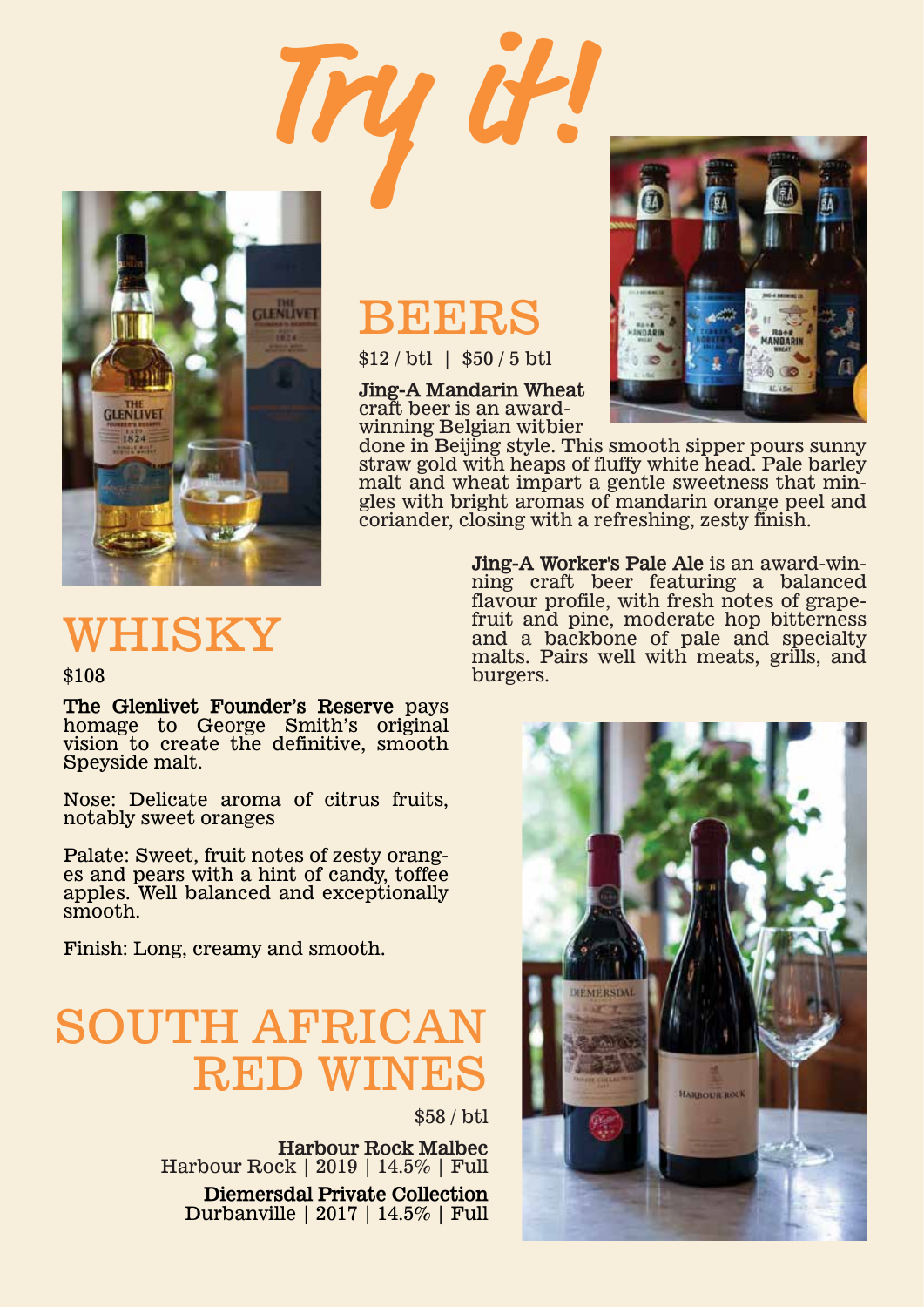

# The Coastal Settlement

Singapore Edition



Republic of Singapore 200, Netheravon Road, Singapore 508529 Tel 6475 0200



### **DRAUGHT BEER**

| <b>Kronenbourg Blanc</b> (500ml)<br><b>Kronenbourg Lager (500ml)</b><br>Guinness Draught (380ml)               | 14<br>14<br>15         |
|----------------------------------------------------------------------------------------------------------------|------------------------|
| <b>BOTTLED BEER</b>                                                                                            | Bottle/<br>Bucket of 5 |
| <b>Jing-A Pale Ale</b>                                                                                         | 12/50                  |
| Jing-A Wheat                                                                                                   | 12/50                  |
| <b>Birra Flea</b> (Italian Craft Beer) 15 / 50 for 4 (Adelaide   Federico II Extra   Violante   Bianca Lancia) | $15/50$ for 4          |
| San Papiers (Italian Craft Beer)                                                                               | $20/50$ for 3          |
| Corona Extra                                                                                                   | 10/48                  |
| Heineken                                                                                                       | 10/48                  |

**Tiger** 10 / 48



| <b>CIDERS</b>                        | Bottle/<br>Bucket of 5 |
|--------------------------------------|------------------------|
| Somersby Cider (Apple   Pear)        | 10/48                  |
| <b>Strongbow Cider (Dark Fruits)</b> | 10/48                  |
| add fresh green apple juice $+ $2$   |                        |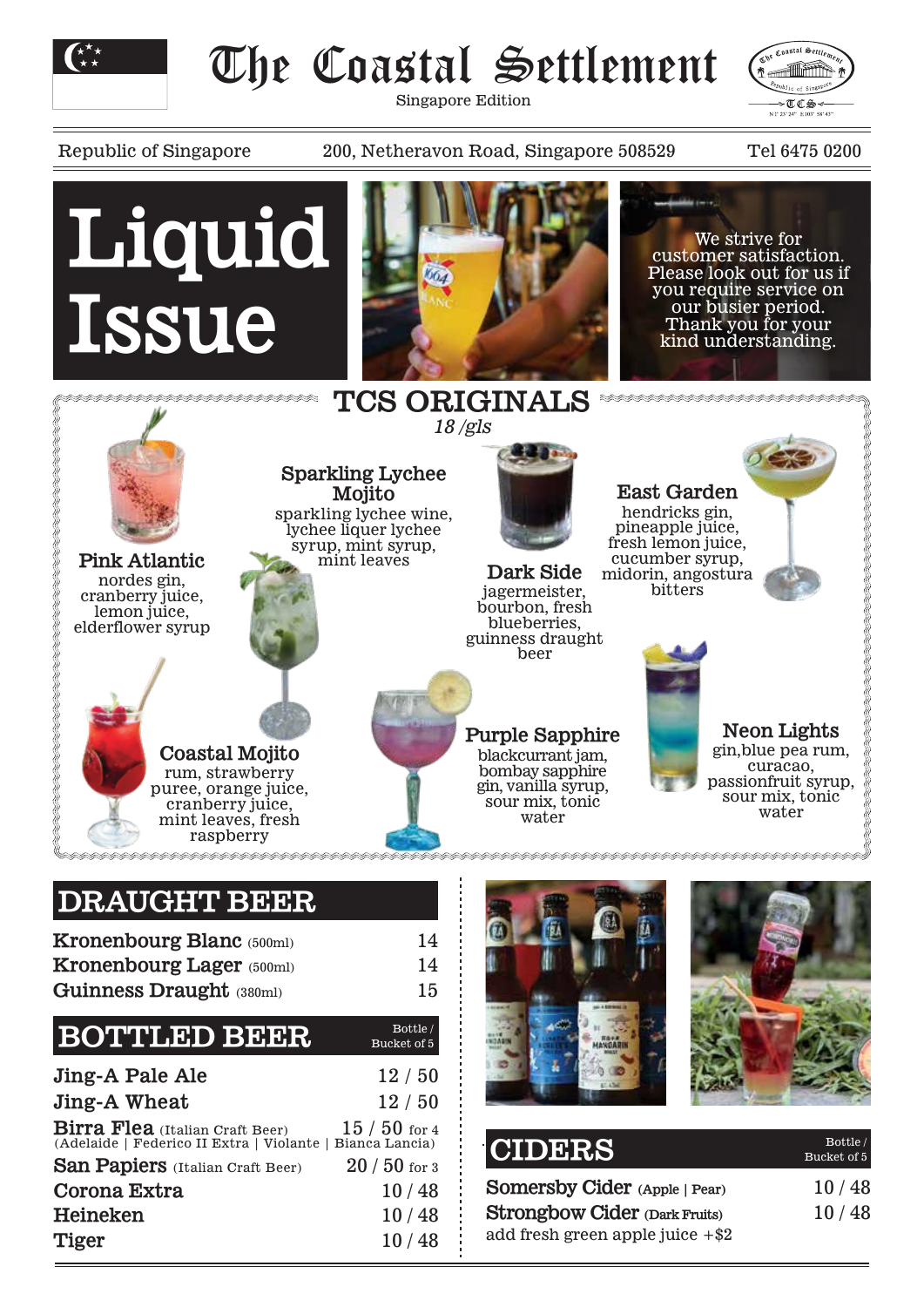# **WINES** Glass / Bottle **WINES**

| <b>FRANCE</b>                                                                 |       |
|-------------------------------------------------------------------------------|-------|
| <b>Grand Bateau by Chateau</b><br><b>Beychevelle Blanc</b>                    | 16/75 |
| Sauvignon Blanc   Bordeaux   2018   13%   Medium                              |       |
| <b>Alain Geoffroy Chablis Cuvee</b><br><b>Vieilles Vignes</b>                 | 98    |
| Chardonnay   Chablis   2019   12.5%   Medium                                  |       |
| <b>Grand Bateau by Chateau</b><br><b>Beychevelle Rouge</b>                    | 16/75 |
| Bordeaux   2016   13%   Medium                                                |       |
| <b>Château Saint Nicolas</b><br>Bordeaux   2015   14%   Full                  | 95    |
| <b>Vidal Fleury Cotes Du Rhone Rouge</b>                                      | 95    |
| Rhone   2017   14%   Full                                                     |       |
| Le-haut Medoc De Beychevelle<br>Bordeaux   2017   13.5%   Medium              | 110   |
| <b>Chateau Mauvesin Barton</b>                                                | 125   |
| Bordeaux   2014   13%   Full                                                  |       |
| <b>Chateau Marsac Seguineau</b><br>Margaux   2016   13.5%   Full              | 125   |
| <b>Chateau Divin De Corbin</b><br>Saint Emilion   2016   13.5%   Full         | 130   |
| <b>Chateau Montlandrie</b>                                                    | 145   |
| Bordeaux   2015   13.5%   Full                                                |       |
| <b>Vidal Fleury</b><br><b>Châteauneuf du Pape Rouge</b>                       | 150   |
| Rhone   2018   14.5%   Full                                                   |       |
| <b>SPAIN</b>                                                                  |       |
| <b>Aster Crianza</b>                                                          | 95    |
| Ribera Del Duero   2016   14.5%   Full                                        |       |
| <b>Emilio Moro</b>                                                            | 95    |
| $1.0010 + 1.070 + 1.01$<br>$D_{\text{obs}}$ $D_{\text{eff}}$ $D_{\text{obs}}$ |       |

| Ribera Del Duero   2018   14.5%   Full |    |
|----------------------------------------|----|
| Vina Muriel Rioja Reserva              | 95 |
| Rioja   2015   14%   Full              |    |
|                                        |    |

### **PORTUGAL**

| Herdade da Pimenta Preta              | 60 |
|---------------------------------------|----|
| Alentejo   2020   14%   Full          |    |
| Herdade da Pimenta Grande Escolha 135 |    |
| Alentejo   2019   15%   Full          |    |
|                                       |    |

#### **USA**

|                                   | Louis M. Martini Cabernet Sauvignon | <b>130</b> |
|-----------------------------------|-------------------------------------|------------|
| Sonoma City   2017   13.5%   Full |                                     |            |

### **ARGENTINA**

| Terrazas Reserva Chardonnay       | 85 |
|-----------------------------------|----|
| Mendoza   2020   13.5%   Med-Full |    |
| <b>Terrazas Reserva Malbec</b>    | 85 |
| Mendoza   2019   14.5%   Full     |    |

### **ITALY**

| Casa Lunardi Pinot Grigio<br>Veneto   2020   12% ] Medium                                                                         | 70    |
|-----------------------------------------------------------------------------------------------------------------------------------|-------|
| <b>Cavaliere D'oro Chianti DOCG</b><br>Toscana   2020   13%   Medium                                                              | 16/75 |
| Castelforte Valpolicella Superiore DOC<br>Veneto   2019   $13\%$   Medium                                                         | - 70  |
| Tenuta Sant'Antonio Valpolicella<br>Ripasso Monti Garbi<br>Veneto   2019   14%   Full                                             | 125   |
| <b>Castelforte Amarone della</b><br>Valpolicella DOC                                                                              | 150   |
| Veneto   2018   15%   Full<br>Amarone della Valpolicella<br>Antonio Castagnedi DOCG<br>Veneto   2016   15%   Full                 | 180   |
| Amarone della Valpolicella<br><b>Classico DOCG</b><br>Veneto   2016   16%   Full                                                  | 185   |
| Amarone della Valpolicella<br><b>Classico La Coeta DOCG</b><br>Veneto   2017   16%   Full<br><u></u>                              | 195   |
| <b>AUSTRALIA</b>                                                                                                                  |       |
| <b>Cranswick Estate Chardonnay</b><br>New South Wales   2020   13%   Medium                                                       | 14/65 |
| <b>Cranswick Estate</b><br><b>Cabernet Sauvignon</b><br>Barossa   2018   14%   Full                                               | 14/65 |
| <b>Penfolds Bin 23</b><br><b>Pinot Noir</b>                                                                                       | 120   |
| Tasmania   2020   13.5%   Medium<br><b>Penfolds Bin 407</b><br><b>Cabernet Sauvignon</b><br>South Australia   2019   14.5%   Full | 230   |
| <b>NEW ZEALAND</b>                                                                                                                |       |

#### **Yealands Land Made** 13 / 60 **Sauvignon Blanc** Marlborough | 2021 | 13% | Medium **Yealands Estate Single Vineyard P.G.R** 85 Marlborough | 2019 | 13% | Medium **Cloudy Bay Sauvignon Blanc** 98 Marlborough | 2021 | 13.5% | Medium **Yealands Estate Single Vineyard** 105 **Pinot Noir** Marlborough | 2019 | 13.5% | Medium

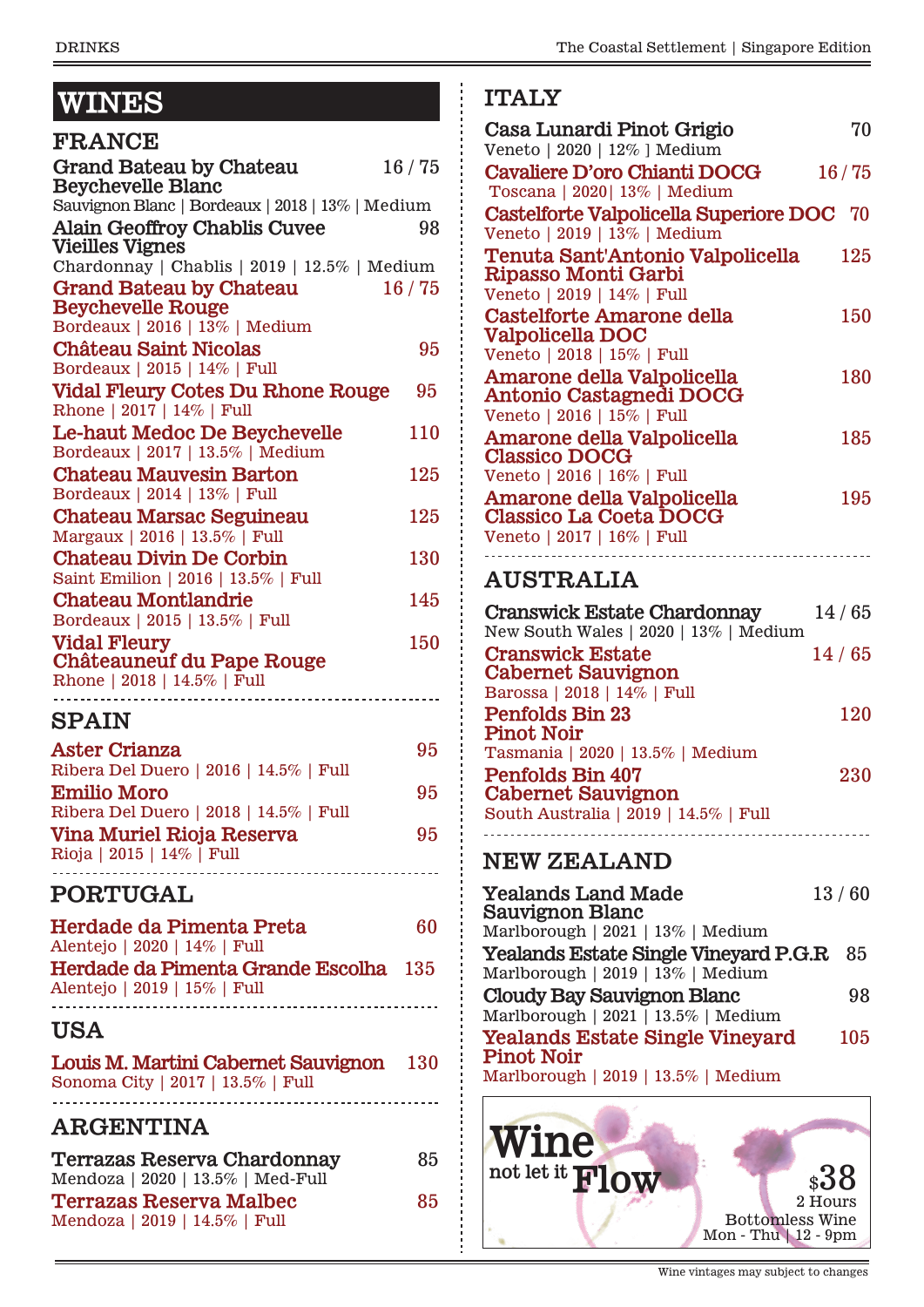### **CHILE**

| Veramonte Chardonnay (organic)<br>Casablanca Valley   2019   13.5%   Medium | 75 |
|-----------------------------------------------------------------------------|----|
| Veramonte Cabernet Sauvignon (organic) 75                                   |    |
| Colchagua Valley   2018   14%   Full                                        |    |
| <b>COUTTLE A DOICA</b>                                                      |    |

#### **SOUTH AFRICA**

| <b>Diemersdal Pinotage</b>           | 13/60 |
|--------------------------------------|-------|
| Durbanville   2018   14%   Full      |       |
| <b>First Cape Pinotage</b>           | 13/60 |
| First Cape   2018   14%   Full       |       |
| <b>Harbour Rock Malbec</b>           | 65    |
| Harbour Rock   2019   14.5%   Full   |       |
| <b>Diemersdal Private Collection</b> | 65    |
| Durbanville   2017   14.5%   Full    |       |

| <b>BOURBON</b>  | Glass / Bottle |
|-----------------|----------------|
| <b>Jim Beam</b> | 13/150         |
| Maker's Mark    | 15/180         |

# **RUM**

| Havana Club 3 Years        | 13/150 |
|----------------------------|--------|
| <b>Havana Club 7 Years</b> | 15/180 |

# **VODKA**

| Absolut Blue | 13/150 |
|--------------|--------|
| Absolut Elyx | 15/180 |

### **GIN**

| <b>Bombay Sapphire</b>   | 14/160 |
|--------------------------|--------|
| Nordés Atlantic Galician | 14/195 |
| Hendrick's               | 14/180 |
| Monkey 47                | 14/140 |

# **TEQUILA**

| Olmeca Tequila | 13/150 |
|----------------|--------|
| Patrón Añejo   | 19/280 |

# **APERITIF & LIQUEUR**

| 13 |
|----|
| 13 |
| 13 |
| 13 |
|    |



### **BUBBLY** Glass / Bottle

| Riondo Sesto Senso Prosecco<br>Extra Dry       | 14/65 |
|------------------------------------------------|-------|
| <b>Chandon Garden Spiritz</b>                  | 16/72 |
| Perrier-Jouët Grand Brut                       | 165   |
| Dom Pérignon Vintage<br><b>Current Vintage</b> | 380   |

# **SINGLE MALT WHISKY**

| The Glenlivet Founder's Reserve 13/160              |        |
|-----------------------------------------------------|--------|
| The Glenlivet 15 Years                              | 15/180 |
| The Glenlivet 18 Years                              | 19/280 |
| The Dalmore 12 Years                                | 15/180 |
| The Dalmore 15 Years                                | 17/220 |
| Hakushu Distiller's Reserve                         | 17/220 |
| The Macallan 12 Years<br>(Sherry Oak / Triple Cask) | 17/220 |
| The Macallan 18 Years                               |        |

# **BLENDED WHISKY**

| Ballantine's                       | 13/150 |
|------------------------------------|--------|
| <b>Chivas Regal 12 Years</b>       | 15/180 |
| <b>Chivas Regal 18 Years</b>       | 18/250 |
| Johnnie Walker Black Label         | 15/150 |
| <b>Johnnie Walker Gold Reserve</b> | 15/180 |

# **COGNAC**

| Martell V.S.O.P            | 15/180 |
|----------------------------|--------|
| <b>Martell Cordon Bleu</b> | 380    |
| Hennessy X.O               | 480    |